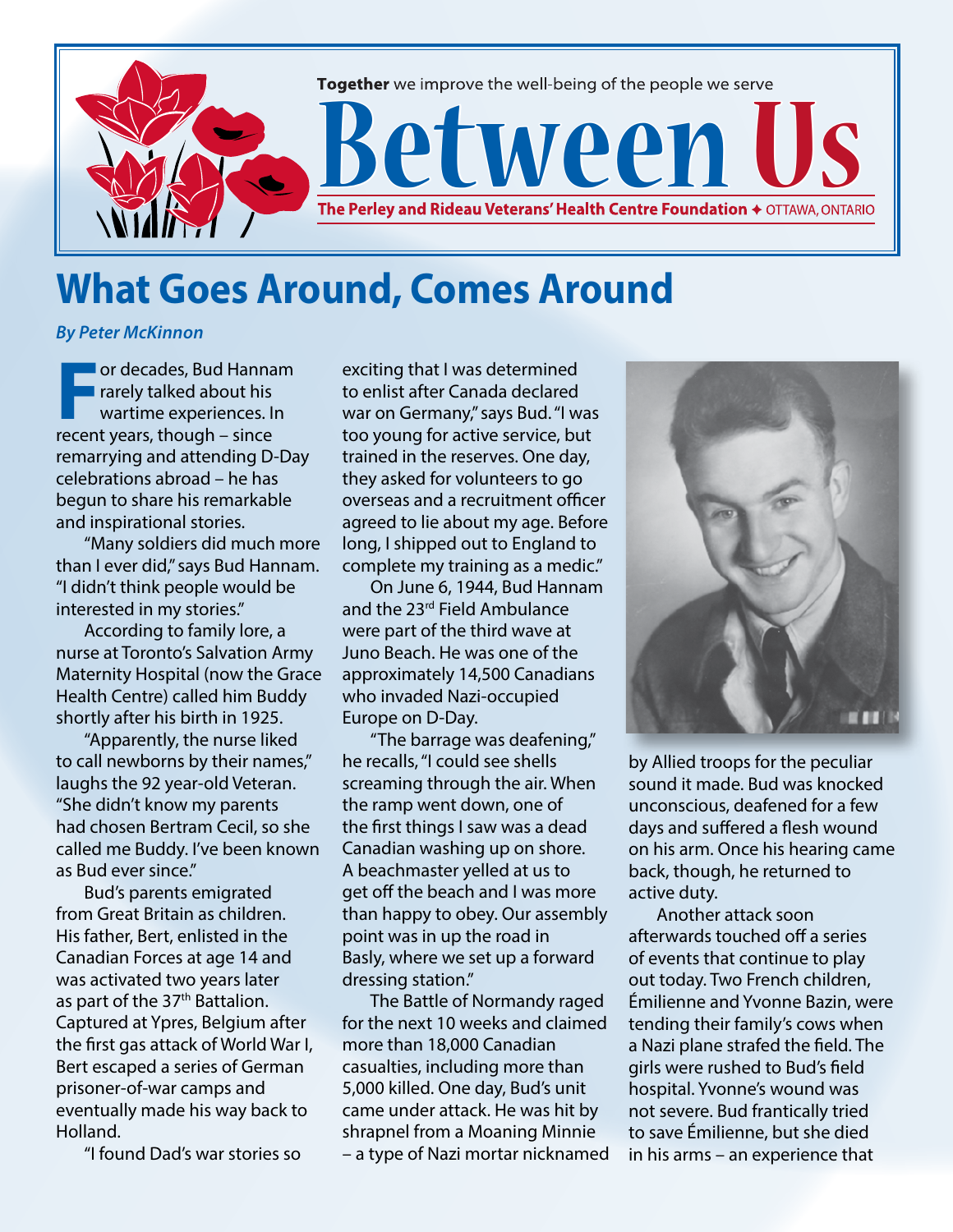

Bud Hannam (right) unloads an injured soldier in France. Courtesy of Regional Council of Basse-Normandie/National Archives of Canada

continues to haunt him: "I'll never forget the look on her face; she was just a child," he says.

Bud's unit advanced as the Allies swept through Europe. While off duty one day in, Belgium, he and a fellow soldier heard pipe-organ music coming from a local café and went in to investigate. There, he struck up a conversation with Maria Carolina Dierckx, a young woman from the Belgian port city of Antwerp. Maria had learned a little English working for the Allies following the liberation of the city in September, 1944. The two soon fell in love. Maria's family had fled to Laarne, Belgium to escape the Nazis attempt to destroy Antwerp's port facilities: during 1944-45, more than 2,000 V1 and V2 rocket bombs fell on Antwerp, killing thousands and destroying much of the city.

"For the final months of the war, I was based near Nijmegen, Holland," Bert recalls. "Whenever I could get some leave, I would hitch a ride on Maple Leaf Down – the military route that led away from the front and into Belgium – to visit Maria. We married in Antwerp in 1946."

Upon the couple's return to Canada, Bud continued to work with Canadian Forces. He and Maria raised two boys: Bill and

Bob. The years flew by and soon there were two granddaughters, followed by four greatgrandchildren.

In the late 1990s, tragedy revisited the Hannam family. Son Bob contracted multiple myeloma (cancer of the blood) and died in 1997 at the age of 49. Four years later, Maria died of the same disease at the age of 79. Bud and Bill Hannam suspect that the cause was a contaminated polio vaccine administered in the 1950s. "I remember that we all went to get the vaccine at the same time, and Mom and Bob went into a different line than I did," recalls Bill. Medical research has not proven a causal link, although evidence suggests some correlation.

Bud remained a widower for nearly a decade, until he met Rosy Nuñez, a Mexican dentist who immigrated to Canada in the 1990s to provide a better life for her three children. Rosy inspired Bud to start sharing his war experiences and the two



Rosy and Bud Hannam at Émilienne's grave with Yvonne and Yvette Bazin.